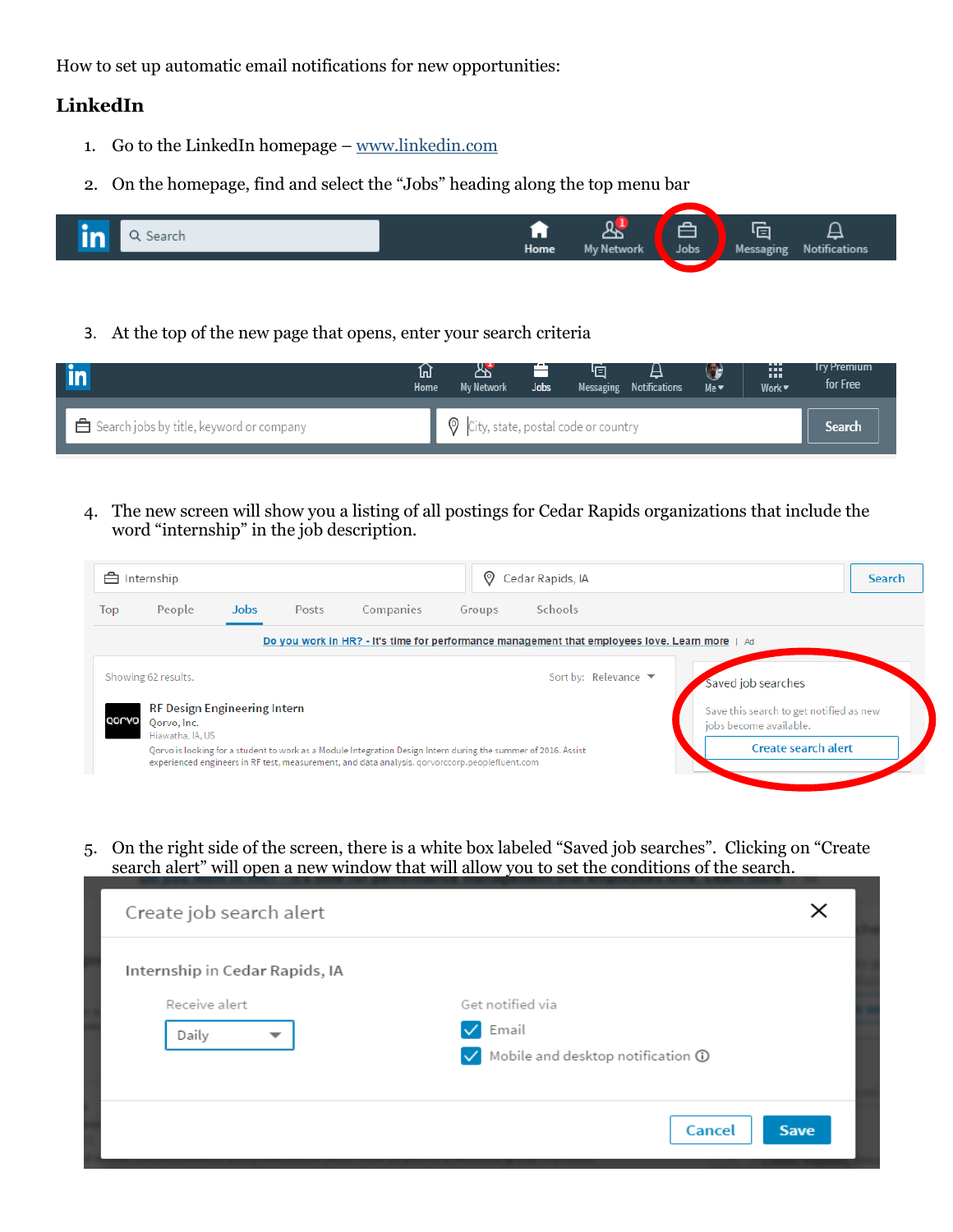6. Once your search is saved, you can view/manage your searches through the jobs homepage.

| People<br><b>Jobs</b><br>Posts<br>Top<br>Showing 62 results. | Companies<br>Groups<br>Do you work in HR? - It's time for performance management that employees love. Learn more   Ad | <b>Schools</b>       |                                |
|--------------------------------------------------------------|-----------------------------------------------------------------------------------------------------------------------|----------------------|--------------------------------|
|                                                              |                                                                                                                       |                      |                                |
|                                                              |                                                                                                                       |                      |                                |
|                                                              |                                                                                                                       | Sort by: Relevance ▼ | Saved job searches • Manage    |
| <b>RF Design Engineering Intern</b><br>QOLVO<br>Qorvo, Inc.  |                                                                                                                       |                      | Internship in Cedar Rapids, IA |
| Hiawatha, IA, US                                             | Qorvo is looking for a student to work as a Module Integration Design Intern during the summer of 2016. Assist        |                      | <b>Create search alert</b>     |

Notes:

- You can broaden or narrow your search depending on the criteria. For narrower searches, use specific opportunities like "Accounting Internship", "Cedar Rapids".
- Broaden your search by using generic keywords and removing the location.
- We highly recommend viewing the company's website once you have identified an opportunity. This will allow you to learn a bit more about the company and, most often, to apply for positions directly through the company's website.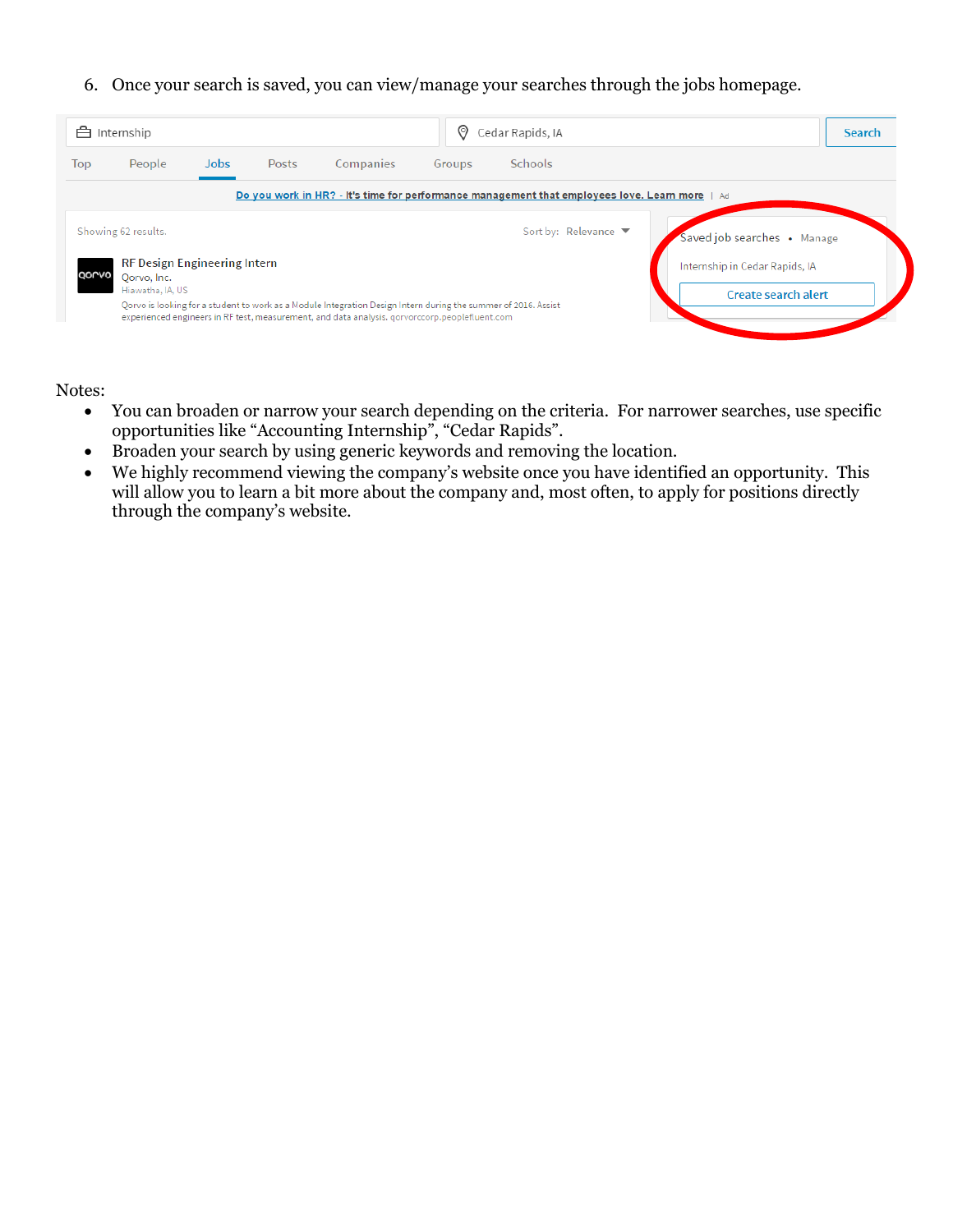How to set up automatic email notifications for new opportunities:

## **Glassdoor.com**

- 1. Go to the glassdoor.com [homepage](https://www.glassdoor.com/index.htm)
- 2. On the homepage, enter keywords for your search and where you want to search



- 3. After entering the information, click on the magnifying glass icon.
- 4. The new screen will show you a listing of all postings for Cedar Rapids organizations that include the word "internship" in the job description. Glassdoor is designed to show the listings on the left hand side of the screen with details about the opportunity on the right side of the screen.



5. On the right side of the screen, underneath the green "Search" box, you can choose to create a job alert for your search. Once you select this, you will have the opportunity to confirm your email address and hit "Create Alert". Check your email to confirm the activation.

Notes:

You can broaden or narrow your search depending on the criteria. For narrower searches, use specific opportunities like "Accounting Internship", "Cedar Rapids". Broaden your search by using generic keywords and removing the location.

We highly recommend viewing the company's website once you have identified an opportunity. This will allow you to learn a bit more about the company and, most often, to apply for positions directly through the company's website.